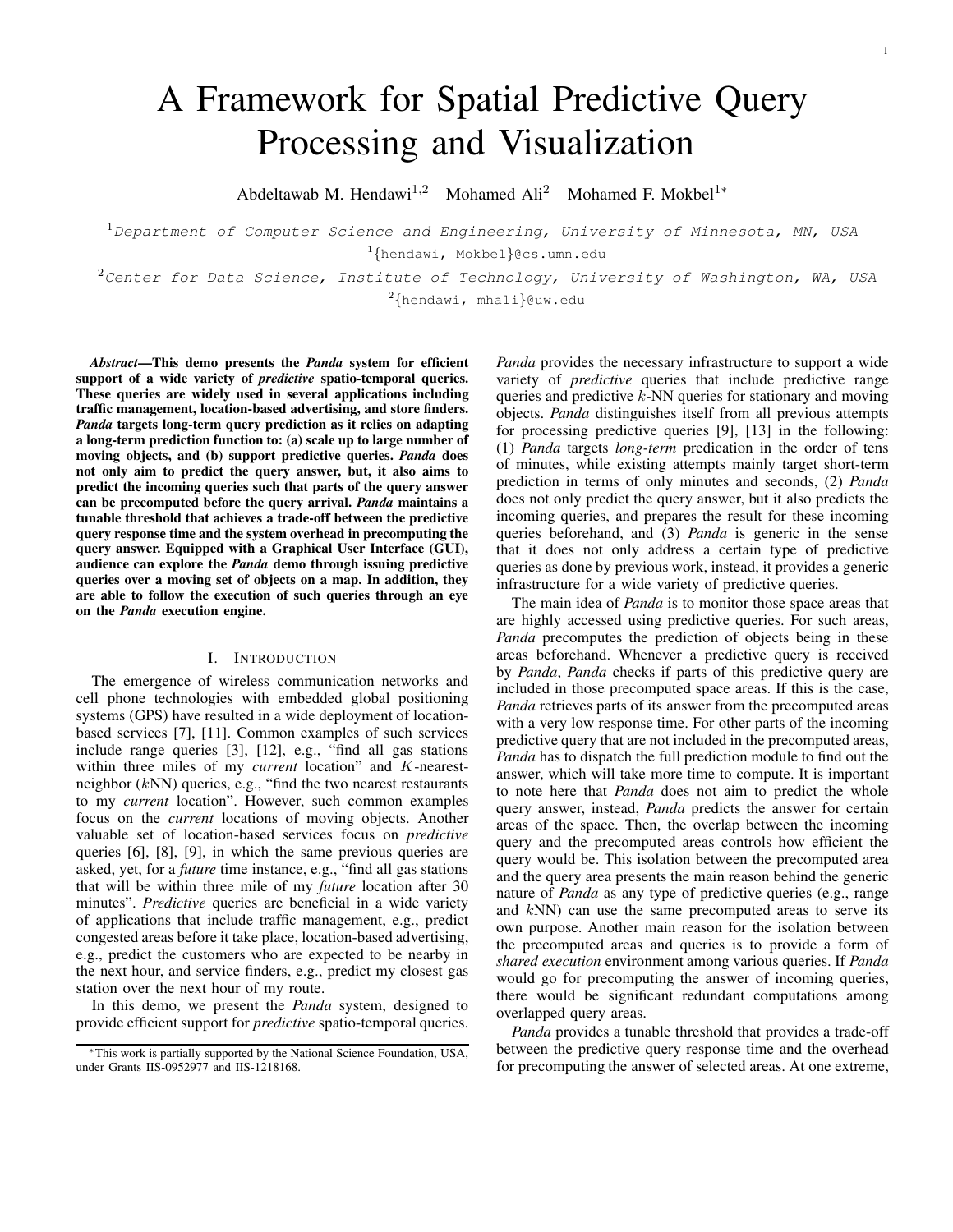we may precompute the query answer for all possible areas, which will provide a minimal response time, yet, a significant system overhead will be consumed for the precomputation and materialization of the answer. On the other extreme, we may not precompute any answer, which will provide a minimum system overhead, yet, an incoming predictive query will suffer the most due to the need of computing the query answer from scratch without any precomputations. Answer precomputation is similar to the idea of *pull* and *push* in publish/subscribe systems, however the distinction in *Panda* is that such service is offered in isolation from the incoming query and is also automated in a way that *Panda* smartly decides which areas to deploy *push* or *pull* methodologies.

The underlying prediction function deployed by *Panda* mainly relies on a *long-term* prediction function, designed by Microsoft Researchers to predict the final destination of a single user based on his/her current trajectory [2], [10]. Unfortunately, a direct deployment of such *long-term* prediction function does not scale up for a large number of moving objects nor it serves our purpose for predictive queries that are concerned with the moving object location in a future time rather than its final destination. *Panda* adapts such welldesigned prediction function to: (a) scale up with the large number of users through a specially designed data structure shared by all moving objects, and (b) provide the prediction for a future query time (e.g., after 30 minutes) rather than only the prediction for the final destination. It is important to note here that a main goal behind *Panda* is to support long-term predictive queries as most existing work have only focused on short-term prediction.

The rest of this demo is organized as follows. Section II gives an overview of the *Panda* system including the system architecture, underlying data structure, and prediction function. Section III presents the main events that control the flow of execution in *Panda*, namely, object movement, query arrival, and statistics maintenance trigger. Finally, Section IV presents the demo scenario.

#### II. PANDA: SYSTEM OVERVIEW

This section gives an overview of the *Panda* system outlining the system architecture, the adaptation of the long-term prediction function [2], [10], and the underlying data structure. For detailed description of the *Panda* system, we refer the reader to [4], [5].

#### *A. System Architecture*

Figure 1 gives the system architecture of the *Panda* system, which includes three main modules, namely, answer maintenance, statistics maintenance, and query processing. Each module is dispatched by an event, namely, an object movement, a trigger for statistic maintenance, and a query arrival, respectively. *Panda* maintains a storage for precomputed answers, which is updated offline and used to construct the final query answer for arriving queries. Below is a brief overview of the actions taken by *Panda* for each event. Details of these actions are discussed in Section III.



Fig. 1. The *Panda* System Architecture

**Object movement.** Whenever *Panda* receives an object movement, it dispatches the answer maintenance module to check if this movement affects any of the precomputed answers. If this is the case, the affected precomputed answers are updated accordingly.

**Maintenance trigger.** Based on a tunable threshold, a trigger may be fired to alert *Panda* that the current set of statistics that judge on which answers to precompute need to be reset. The updated statistics affect which parts of query answers will be precomputed.

**Query arrival.** Once a query is received by *Panda*, the query processor divides the query area into two parts based on the answer precomputation. The first part is already precomputed where its answer is just retrieved from the precomputed storage. The second part is not precomputed and needs to be evaluated from scratch through the computation of the prediction function against a candidate set of moving objects.

#### *B. Prediction Function*

The long-term prediction function deployed in *Panda* is mainly an adaptation of the one introduced by Microsoft Researchers to predict the final destination of a single object,  $F = P(C_i | S_o)$  [2], [10]. F is applied to any space that is partitioned into a set of grid cells C. *F* takes two inputs, namely, a cell  $C_i \in \mathcal{C}$  and a sequence of cells  $S_o = \{C_1, C_2,$  $\cdots$ ,  $C_k$  that represents the current trip of an object O. Then,  $F$  returns the probability that  $C_i$  will be the final destination of  $O$ .

As  $F$  only predicts the destination of an object, it does not have the sense of time. In other words, F cannot predict where an object will be after time period  $t$ . Since this is a core requirement in *Panda*, we adapt F to be able to compute the probability that object O will be passing by the given cell  $C_i$ after time  $t$ , where  $t$  is specified in the predictive query. The adaptation results in the function  $\hat{F}$  which is a normalization of the results from the original prediction function  $F$  using the set of cells  $D_t$  that could be a possible destination of an object  $O$  after time  $t$ .

$$
\hat{F} = \frac{P(C_i|S_o)}{\sum_{d \in D_t} P(C_d|S_o)}
$$
(1)

Here, the numerator is the output of the original prediction function *F*, and the denominator is the summations of the probabilities of all grid cells in  $D_t$ , also computed from  $F$ .  $D_t$  is the set of possible destinations of object O after time t.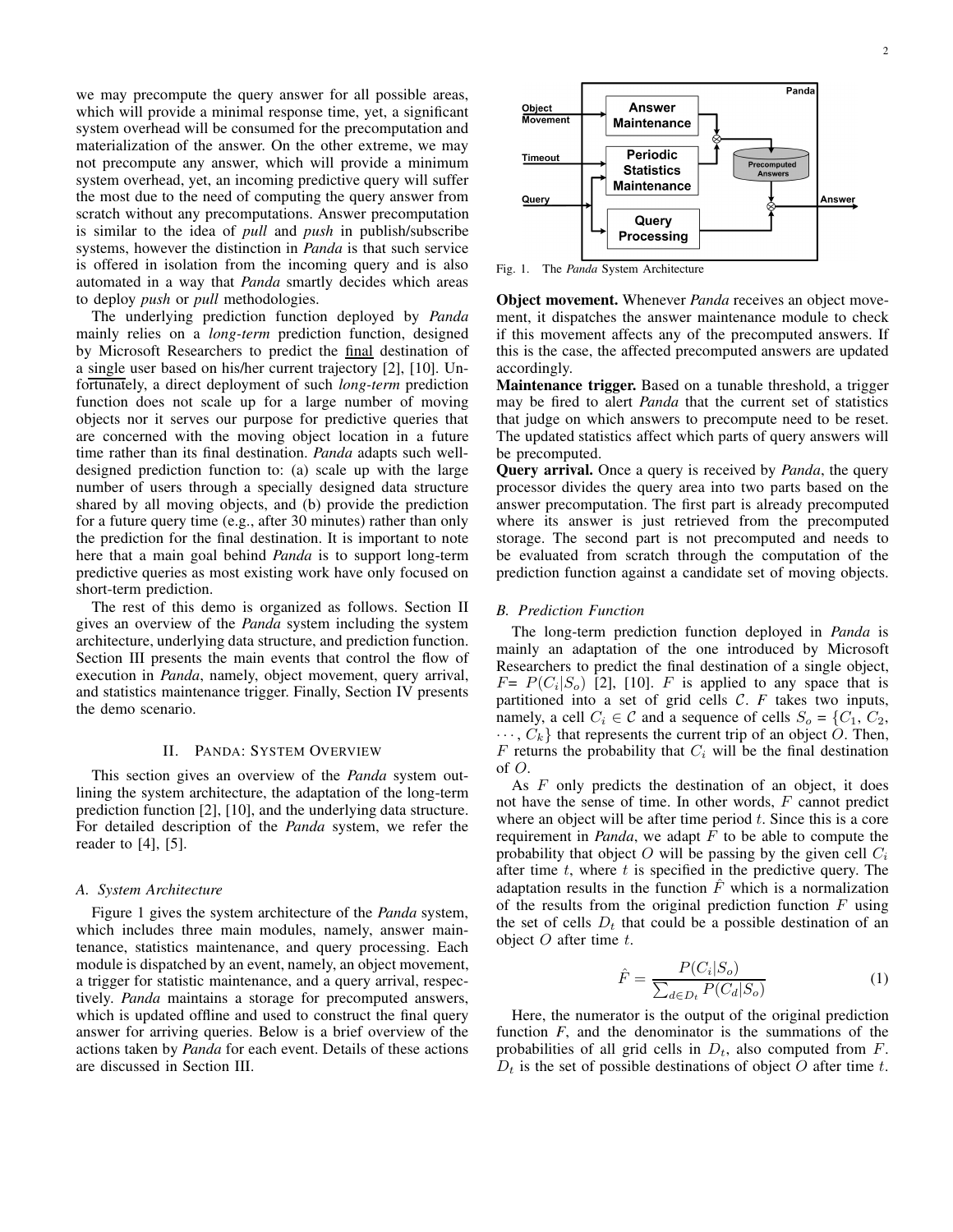

Fig. 2. Data Structures in *Panda*

*Panda* also has another adaptation of F to scale it up to support large numbers of moving objects as  $F$  is mainly designed to support single object prediction. The scaling up is mainly supported by the underlying data structure discussed in the next section which gives an infrastructure to share by large numbers of moving objects.

# *C. Data Structure*

Figure 2 depicts the underlying data structure used by *Panda*. A brief overview of each data structure is outlined below:

**Space Gird** SG. *Panda* partitions the whole space into  $N \times N$ grid cells. For each cell  $C_i \in SG$ , we maintain: (1) *CellID* as an identifier, (2) *Current Objects* as the list of moving objects located inside  $C_i$ , (3) *Query List* as the list of predictive queries issued on  $C_i$ . Each query  $Q$  in this list is presented by the tuple  $(Time, Counter, Answer, Frequently, where Time is the$ future time included in  $Q$ , Counter is the number of times that  $Q$  is issued, *Answer* is the precomputed answer for  $Q$  which may have different format based on the type of  $Q$ ,  $Frequent$ is a boolean value indicating whether  $Q$  is precomputed or not, (4) *Frequent Cells* as the list of cells that one of their precomputed answers should be updated with the movement of an object in  $C_i$ .

**Object List** OL. This is a list of all moving objects in the system. For each object  $O \in OL$ , we keep track of an object identifier and the sequence of cells traversed by  $O$  in its current trip.

**Travel Time Grid** TTG. This is a two-dimensional array of  $N^2 \times N^2$  cells where each cell  $TTG[i, j]$  has the average travel time between space cells  $C_i$  and  $C_j$ , where  $C_i$  and  $\overline{C_j}$  $\in SG$ . TTG is fully pre-loaded into *Panda* and is a read-only data structure.

# III. EVENT PROCESSING IN PANDA

As depicted in Figure 1, *Panda* reacts to three main events, namely, object movement, query arrival, and a trigger for statistics maintenance. This section covers the actions of *Panda* for each event.

# *A. Object Movement*

Once object O in cell  $C_i$  reports a change of location, the *answer maintenance* module is triggered to check on the new location of O. If the new location is still within cell  $C_i$ , then no actions will be taken by the *answer maintenance* module. However, if the new location of O is located in another cell  $C_i$ , the *answer maintenance* module checks to see if the movement of O affects any of the precomputed answer sets, and update the affected precomputed answers accordingly. This is mainly done as follows: For each cell  $c_f$  in the list of frequent cells of  $C_i$ , we calculate the prediction function  $\hat{F}$  of O being in  $c_f$  for the times of interest of  $c_f$ , which can be obtained from the query list entry of  $c_f$ . For each time value, we update the value of the current answer by the value of the prediction function. For example, in the case of aggregate count queries, we subtract the result of the prediction function from the currently computed answer. We do the same for cell  $C_j$ , the new cell of object O, except for the fact that we add (instead of subtract) the value of the predication function to the current query answer.

#### *B. Query Arrival*

Once a new predictive query  $Q_t$ , asking about objects in a future time t, arrives to *Panda*, the *query processor* module is triggered to provide the answer in a very low response time. The *query processor* module first checks on the grid cells affected by  $Q_t$ . For the case of a range query, these cells will be the ones that overlap the query region. For a  $kNN$  query, these cells can be obtained by a pruning object that limits the set of cells to focus on.

For each affected cell c, we check its query list  $c_{ql}$  that includes the list of predictive queries issued on this cell. If the time t associated with  $Q_t$  is registered in  $c_{ql}$  with the *frequent* field set to  $true$ , then the part of  $Q$  that overlaps  $c$  is already precomputed, and we just retrieve its answer from the list  $c_{ql}$ . On the other side, if t is not registered in  $c_{ql}$  or if it is registered there, but with a false value in the *frequent* field, this means that the answer of this part of the query is not precomputed. In this case, we use the preloaded knowledge we have in the *Travel Time Grid* data structure along with the future query time t to apply a *time filter* over all grid cells in the space grid  $SG$  to find out those cells that are reachable to  $c$  within time t. For each moving object  $O$  in these filtered cells, we apply our prediction function  $\ddot{F}$  to calculate the probability that O will contribute to  $Q_t$  answer, and we update the query answer accordingly. In a nutshell, the answer for  $Q_t$  is collected from two parts: (1) A precomputed part based on the precomputed cells, and (2) The computation of the prediction function for moving objects that lie within grid cells reachable to the area of  $Q_t$  within time t.